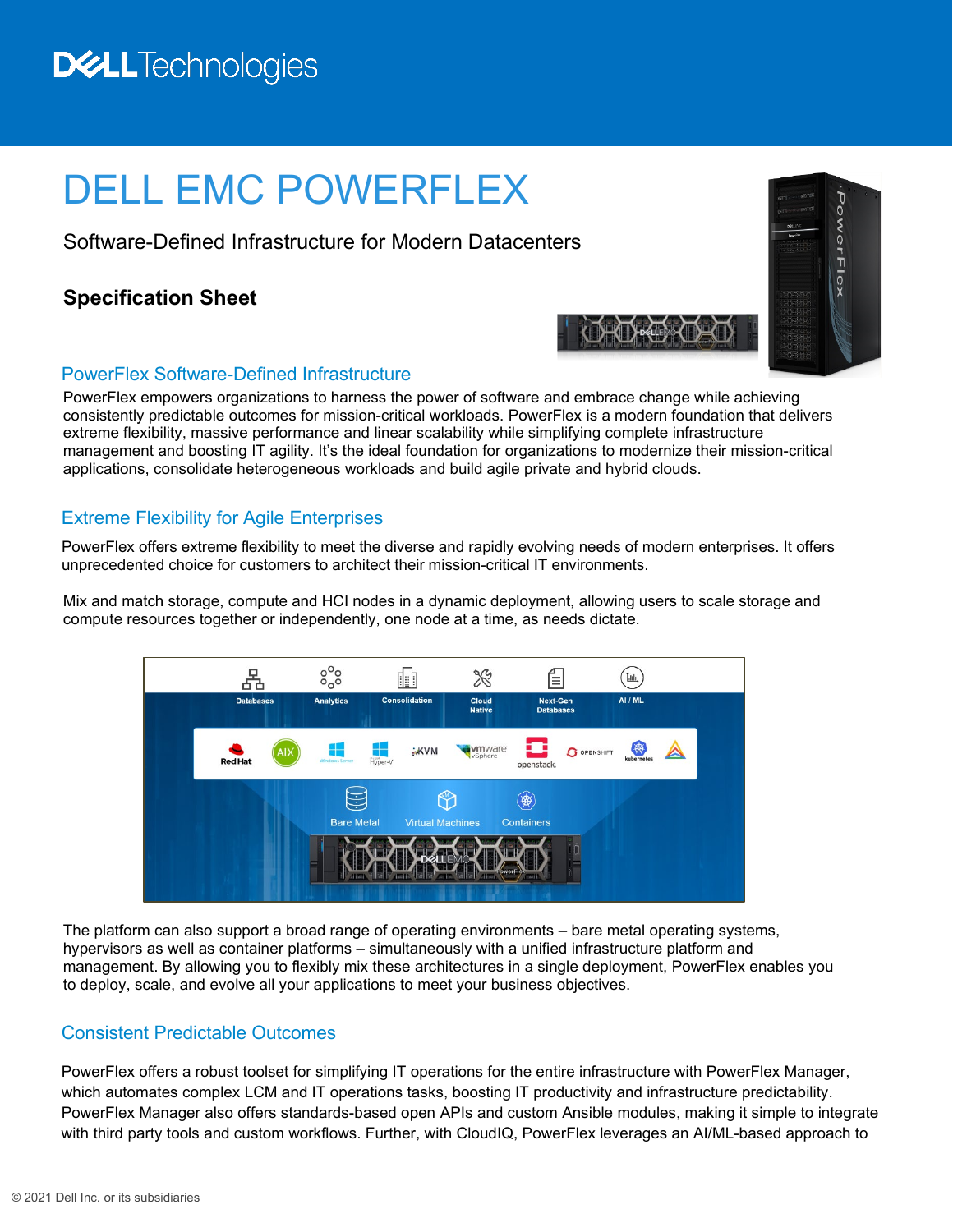infrastructure monitoring and management, ensuring simplicity and consistency at scale. PowerFlex is also optimized for a broad range of enterprise workloads with documented best practices, so you can deploy the most mission-critical workloads with ease while ensuring extraordinary outcomes.



#### PowerFlex Consumption Options

With PowerFlex, you have choice and flexibility in how you choose to consume the PowerFlex architecture:

- PowerFlex rack is a fully engineered system with integrated networking. It is designed to simplify deployment and accelerate time to value.
- PowerFlex appliance is a flexible solution with a small starting point and massive scale potential. PowerFlex appliance provides a broad choice of supported networking.
- PowerFlex is also available with OpEx-based consumption options with APEX Custom Solutions. Customers can choose between APEX Flex on Demand and APEX Datacenter Utility based on their unique requirements.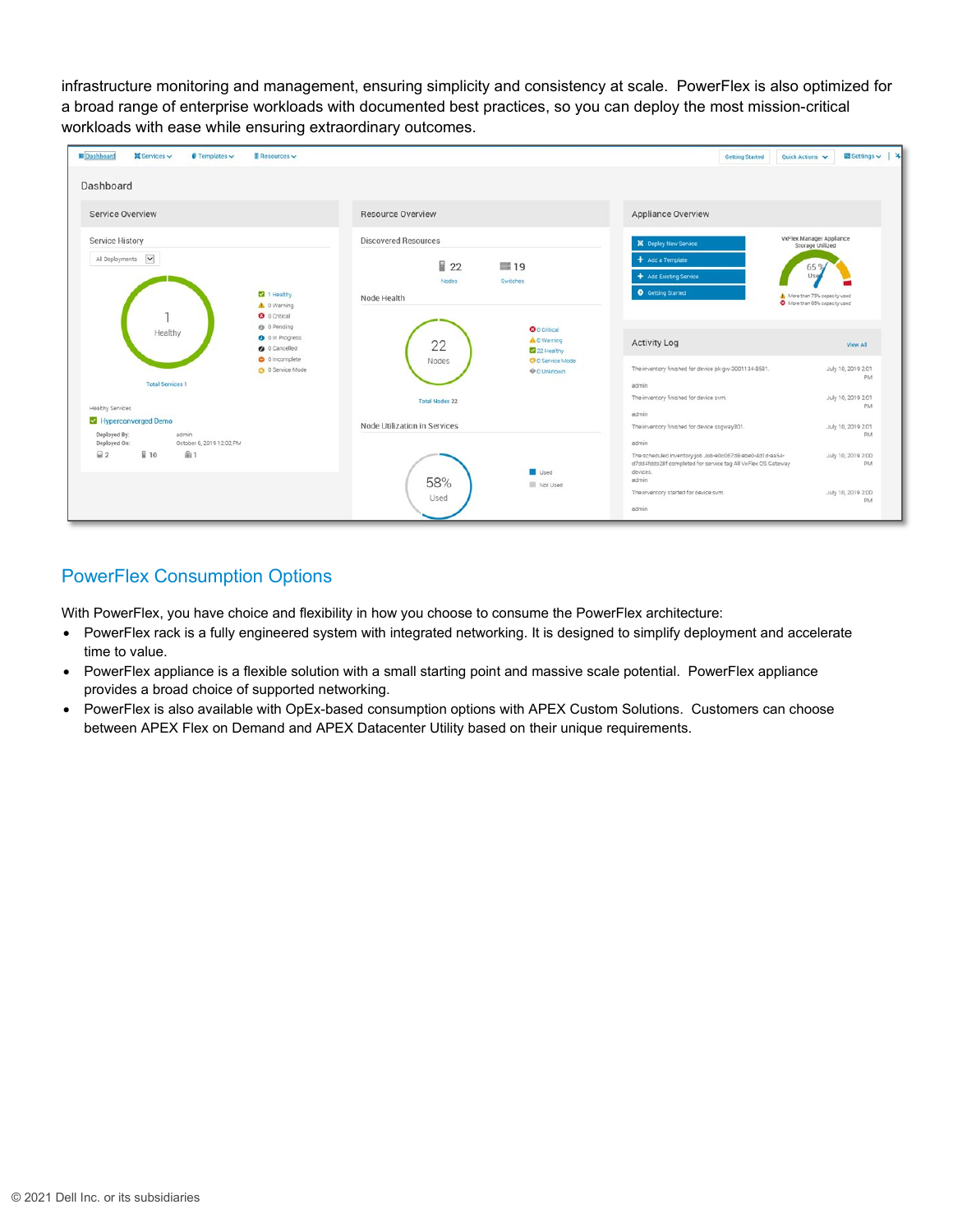|                            | PowerFlex R640                                                                                           | PowerFlex R740xd                                          | PowerFlex R840    |
|----------------------------|----------------------------------------------------------------------------------------------------------|-----------------------------------------------------------|-------------------|
|                            | <b>Compute, Storage and Memory (per Node)</b>                                                            |                                                           |                   |
| Chassis                    | 2 RU<br>1 RU                                                                                             |                                                           |                   |
|                            | Intel™ Xeon™ Scalable Gen 1 and Gen 2 Processors                                                         |                                                           |                   |
| <b>CPU</b> sockets         | Two                                                                                                      |                                                           | Four              |
| CPU cores (total)          | $8 - 56$                                                                                                 |                                                           | $16 - 112$        |
| <b>CPU</b> frequency       | 2.1 GHz - 3.8 GHz                                                                                        |                                                           | 2.1 GHz - 3.8 GHz |
| RAM*                       |                                                                                                          | 384 GB - 6144 GB<br>96 GB - 3072 GB                       |                   |
| All flash storage capacity | up to 76 TB SAS<br>up to 38 TB SATA<br>up to 76 TB NVMe                                                  | up to 122 TB SAS<br>up to 92 TB SATA<br>up to 122 TB NVMe |                   |
| Drive bays                 | $10 \times 2.5"$                                                                                         | $24 \times 2.5"$                                          |                   |
| NVDIMM + RDIMM Support     | Yes <sup>†</sup>                                                                                         |                                                           | Yes               |
| Boot/OS solution           | 240 GB SATA M.2 (RAID1) "BOSS"                                                                           |                                                           |                   |
| <b>GPU Options</b>         | T4                                                                                                       | Nvidia V100S, RTX 6000, RTX 8000, A40, A100               |                   |
| Node network connectivity  | Intel X710/I350 NDC<br>Intel $X710^{\ddagger}$<br>Mellanox CX4 NDC<br>Mellanox CX4<br>Mellanox CX6       |                                                           |                   |
| Management port            | iDRAC 9 Out of Band Management<br>* Adding NVDIMM changes max RAM configuration: 736GB for R640 & R740xd |                                                           |                   |

\* Adding NVDIMM changes max RAM configuration: 736GB for R640 & R740xd † R640 does not support both NVMe and NVDIMM together

 $^\ddag$  10Gb NIC only supported on PowerFlex rack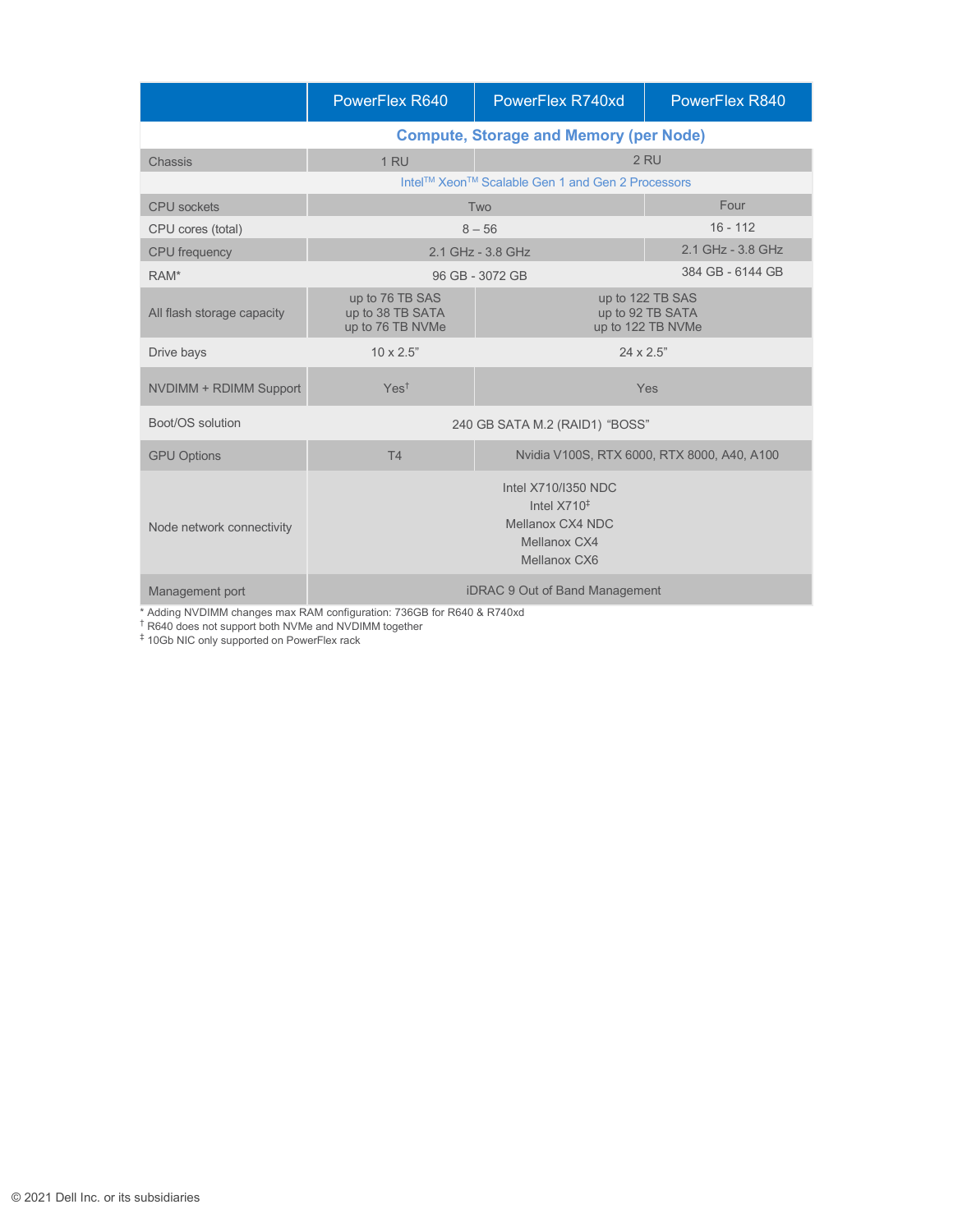| <b>PowerFlex Clustering, Scaling and Management</b>                     |                                                                                                                                                                                                                  |  |
|-------------------------------------------------------------------------|------------------------------------------------------------------------------------------------------------------------------------------------------------------------------------------------------------------|--|
| Min Nodes Per Cluster<br>(integrated rack, Two Layer)<br>Configuration) | 4 Storage Only Nodes Minimum (6 or more recommended), 3 Compute Only Nodes                                                                                                                                       |  |
| Min Nodes Per Cluster<br>(integrated rack, HCI<br>Configuration)        | 4 HCI Nodes minimum (6 or more recommended)                                                                                                                                                                      |  |
| Min Nodes Per Cluster<br>(appliance, Two Layer<br>Configuration)        | 4 Storage Only Nodes, 1 Compute Only Nodes<br>(6 or more Storage Only Nodes, 3 or more Compute Only Nodes recommended)                                                                                           |  |
| Min Nodes Per Cluster<br>(appliance, HCI<br>Configuration)              | 4 HCI Nodes minimum*                                                                                                                                                                                             |  |
| <b>Scaling Increments</b>                                               | 1 Node (HCI, Compute Only or Storage Only) <sup>†</sup>                                                                                                                                                          |  |
| PowerFlex Manager<br>Management Node<br>Requirements <sup>‡</sup>       | PowerFlex Manager: 8 vCPU, 32G RAM, 300GB disk space minimum<br>PowerFlex Gateway: 2 vCPU, 4GB RAM<br>SRS: 2 vCPU, 4 GB RAM<br>Jump server: 2 vCPU, 4 GB RAM<br>(These may reside on physical servers or as VMs) |  |

\* In 2-layer environments where existing compute nodes are to be utilized or compute nodes are running an operating system not supported

by PowerFlex Manager, the minimum requirement is for four storage nodes only.<br><sup>†</sup> A single node is the minimum scaling required to expand an existing Storage Pool. Creation of a net new Storage Pool requires the addition

of a minimum of 3 Storage or HCI Nodes. ‡ A PowerFlex Management Node will be required for new appliance installation at customer sites that do not have an existing management server. A Management Node is not required with PowerFlex integrated rack, as PowerFlex Manager is installed onto the controller nodes.

|                         | PowerFlex R640                                       | PowerFlex R740xd                                     | <b>PowerFlex R840</b>                                |
|-------------------------|------------------------------------------------------|------------------------------------------------------|------------------------------------------------------|
|                         | <b>Networking (per node)</b>                         |                                                      |                                                      |
| Appliance Connectivity* | 4x10/25 GbE SFP28 or<br>$4x10$ GbE RJ $45^{\dagger}$ | 4x10/25 GbE SFP28 or<br>$4x10$ GbE RJ $45^{\dagger}$ | 4x10/25 GbE SFP28 or<br>$4x10$ GbE RJ45 <sup>t</sup> |
| <b>Management Ports</b> | 2x 1GbE (via rNDC)                                   | 2x 1GbE (via rNDC)                                   | 2x 1GbE (via rNDC)                                   |

| <b>PowerFlex Manager Supported Switches</b> |                                                                                                                                                                                                                                               |  |
|---------------------------------------------|-----------------------------------------------------------------------------------------------------------------------------------------------------------------------------------------------------------------------------------------------|--|
| Management Switches*                        | Cisco Nexus 3172, Cisco Nexus 31108TC-V,<br>Dell EMC S4148T-ON                                                                                                                                                                                |  |
| Access or Leaf Switches                     | Cisco Nexus 3132QX, Cisco Nexus 3164Q, Cisco Nexus 93180YC-EX.<br>Cisco Nexus 93180YC-FX, Cisco Nexus 93240YC-FX2, Dell S5048F-ON,<br>Dell S5248F-ON, Dell S5296F-ON <sup>‡</sup> , Dell S5224F-ON <sup>‡</sup> , Dell S4148F-ON <sup>‡</sup> |  |
| Aggregation or Spine<br><b>Switches</b>     | Cisco Nexus 9236C. Cisco Nexus 9336C-FX2. Cisco Nexus 9332-PQ.<br>Cisco Nexus 9364C, Cisco Nexus 9364C-GX, Dell EMC S5232F-ON                                                                                                                 |  |

\* For PowerFlex appliance, the management switch can be "bring your own".

† RJ45 only supported on PowerFlex rack

‡ PowerFlex appliance only